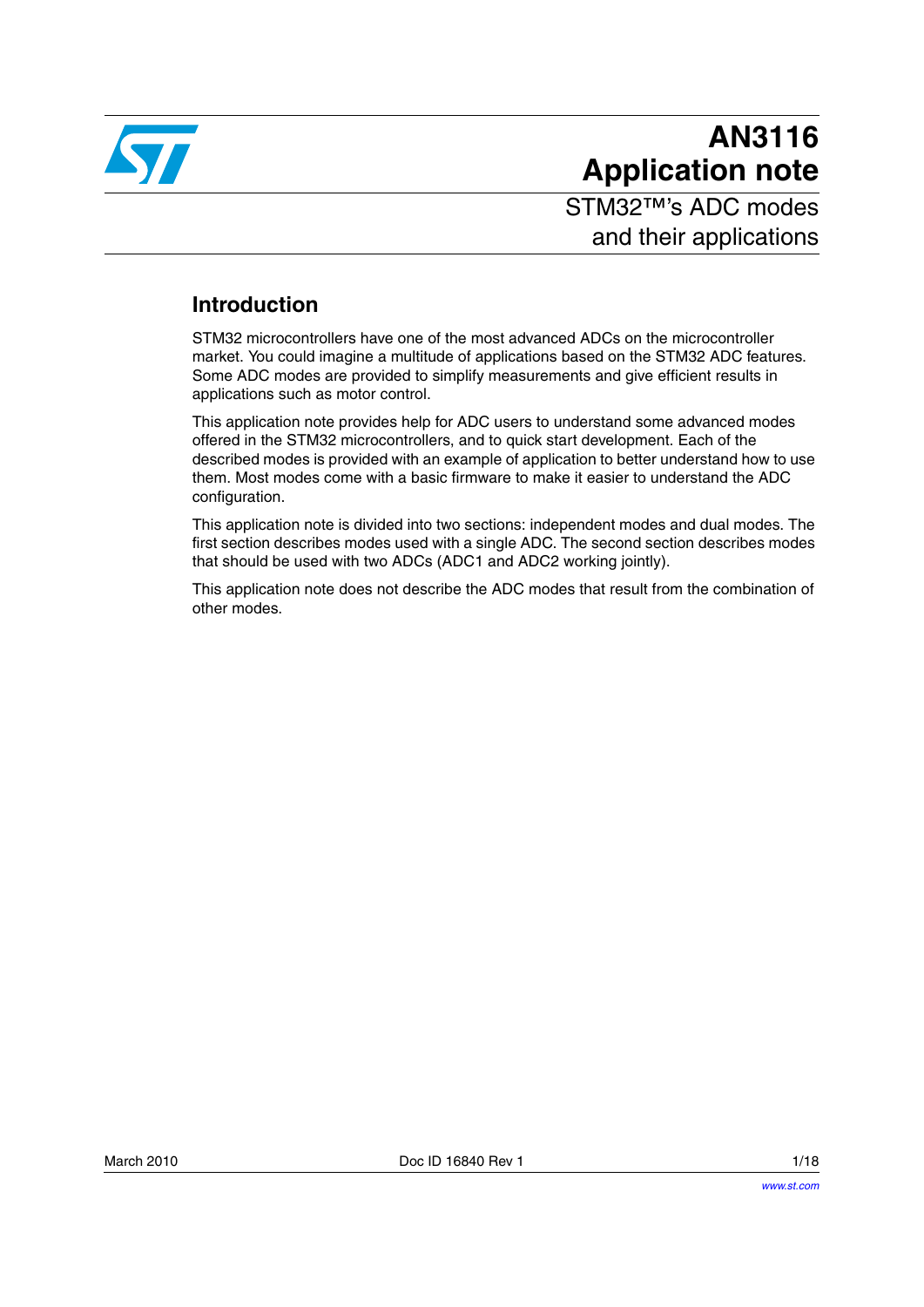# **Contents**

| 1              |     |                |  |  |  |
|----------------|-----|----------------|--|--|--|
|                | 1.1 |                |  |  |  |
|                |     | 1.1.1          |  |  |  |
|                |     | 1.1.2          |  |  |  |
|                | 1.2 |                |  |  |  |
|                |     | 1.2.1          |  |  |  |
|                |     | 1.2.2          |  |  |  |
|                | 1.3 |                |  |  |  |
|                |     | 1.3.1          |  |  |  |
|                |     | 1.3.2          |  |  |  |
|                | 1.4 |                |  |  |  |
|                |     | 1.4.1          |  |  |  |
|                |     | 1.4.2          |  |  |  |
|                | 1.5 |                |  |  |  |
|                |     | 1.5.1          |  |  |  |
|                |     | 1.5.2          |  |  |  |
| $\overline{2}$ |     |                |  |  |  |
|                | 2.1 |                |  |  |  |
|                |     | 2.1.1          |  |  |  |
|                |     |                |  |  |  |
|                |     |                |  |  |  |
|                | 2.2 | 2.1.2          |  |  |  |
|                |     |                |  |  |  |
|                |     | 2.2.1<br>2.2.2 |  |  |  |
|                |     |                |  |  |  |
|                | 2.3 |                |  |  |  |
|                |     | 2.3.2          |  |  |  |
|                |     |                |  |  |  |
|                | 2.4 | 2.4.1          |  |  |  |
|                |     | 2.4.2          |  |  |  |
|                | 2.5 |                |  |  |  |
|                |     | 2.5.1          |  |  |  |
|                |     | 2.5.2          |  |  |  |

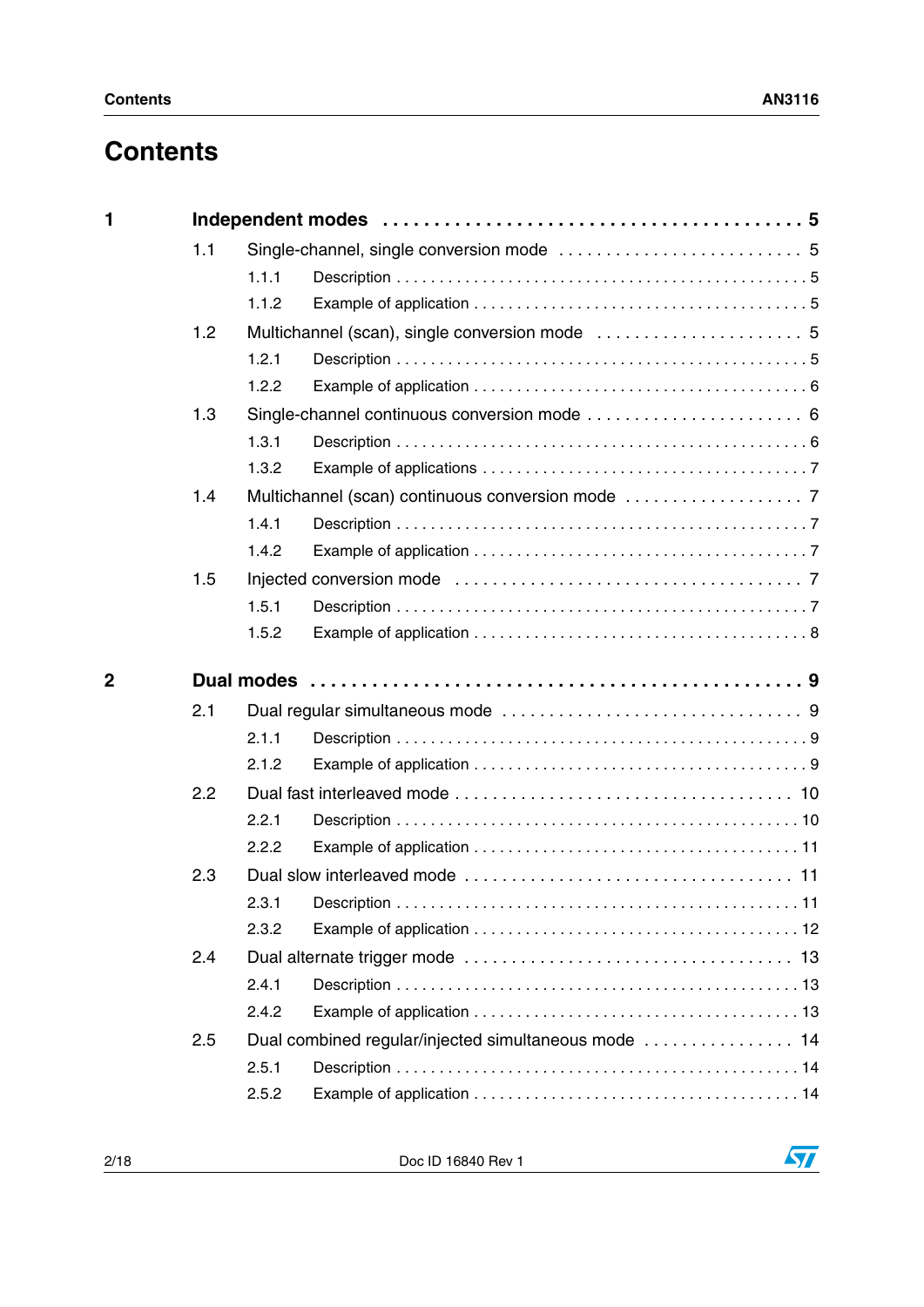| $\overline{4}$ |  |                                                             |  |  |  |
|----------------|--|-------------------------------------------------------------|--|--|--|
| 3              |  |                                                             |  |  |  |
|                |  | 2.6.2                                                       |  |  |  |
|                |  | 2.6.1                                                       |  |  |  |
| 2.6            |  | Dual combined: injected simultaneous + interleaved mode  14 |  |  |  |

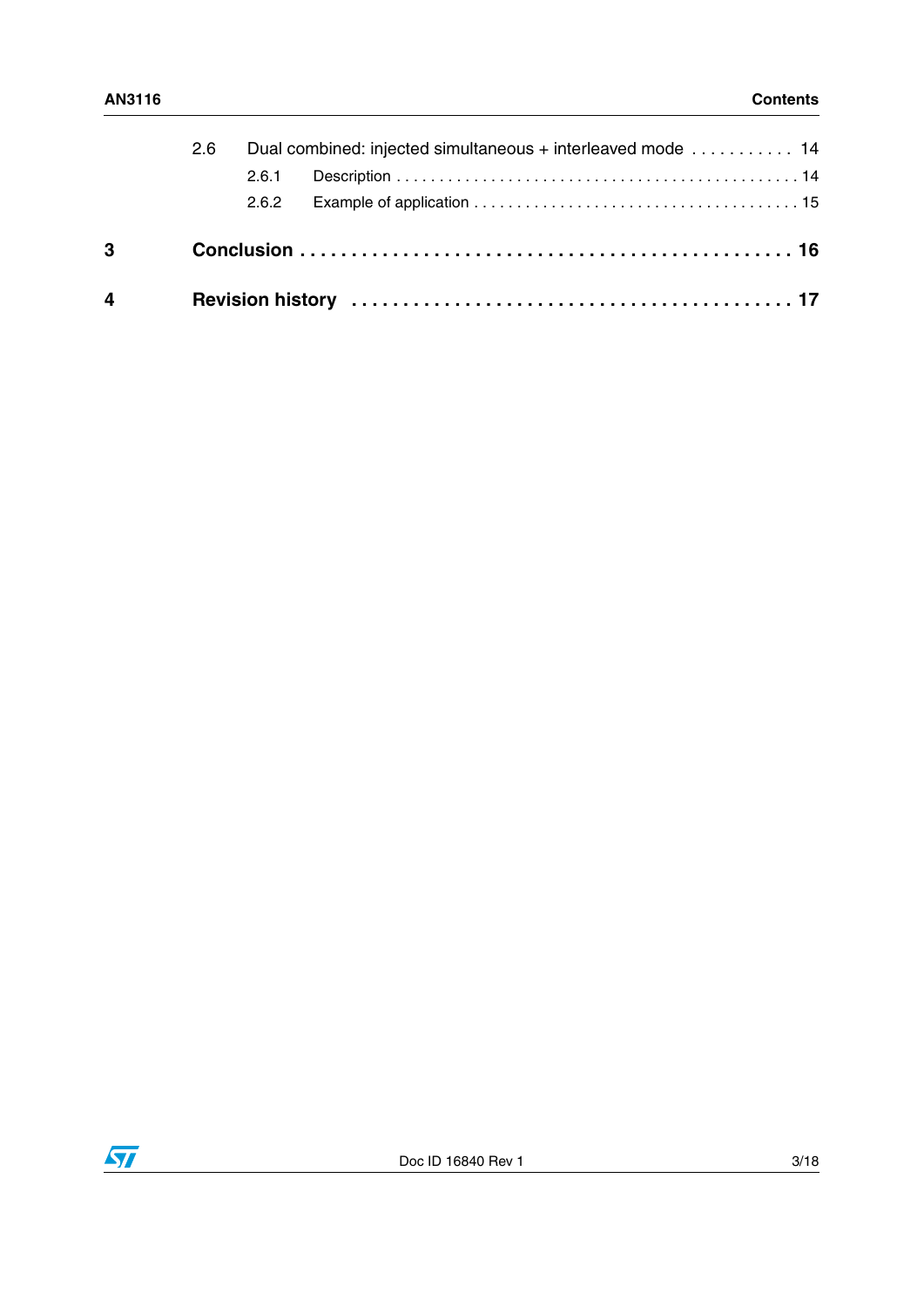# **List of figures**

| Figure 1.  |                                                                        |  |
|------------|------------------------------------------------------------------------|--|
| Figure 2.  | ADC sequencer converting 7 channels with different configured sampling |  |
|            |                                                                        |  |
| Figure 3.  |                                                                        |  |
| Figure 4.  |                                                                        |  |
| Figure 5.  |                                                                        |  |
| Figure 6.  |                                                                        |  |
| Figure 7.  |                                                                        |  |
| Figure 8.  |                                                                        |  |
| Figure 9.  |                                                                        |  |
| Figure 10. |                                                                        |  |
| Figure 11. |                                                                        |  |
| Figure 12. |                                                                        |  |
| Figure 13. |                                                                        |  |
| Figure 14. |                                                                        |  |

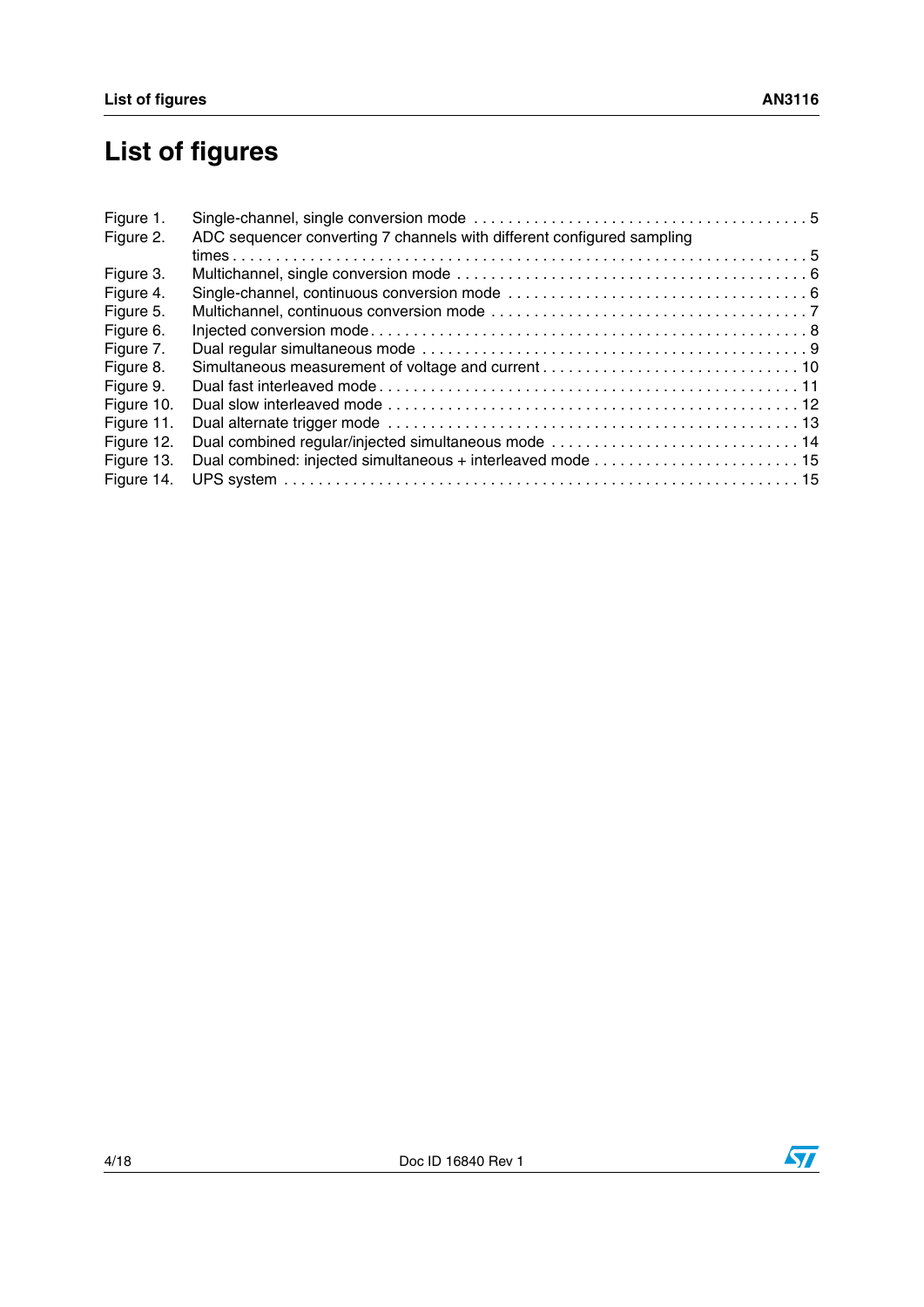# <span id="page-4-0"></span>**1 Independent modes**

# <span id="page-4-1"></span>**1.1 Single-channel, single conversion mode**

### <span id="page-4-2"></span>**1.1.1 Description**

This is the simplest ADC mode. In this mode, the ADC performs the single conversion (single sample) of a single channel x (refer to *[Figure 1.](#page-4-6)*) and stops after completion of the conversion.

*Note: This application note is not delivered with a firmware example of this mode.*

#### <span id="page-4-6"></span>**Figure 1. Single-channel, single conversion mode**



# <span id="page-4-3"></span>**1.1.2 Example of application**

This mode can be used for the measurement of a voltage level to decide if the system can be started or not. Measure the voltage level of the battery before starting the system: if the battery has a low level, the "low battery" message appears. In this case, do not start the system.

# <span id="page-4-4"></span>**1.2 Multichannel (scan), single conversion mode**

# <span id="page-4-5"></span>**1.2.1 Description**

This mode is used to convert some channels successively in independent mode. With the ADC sequencer, you can use this ADC mode to configure any sequence of up to 16 channels successively with different sampling times and in different orders. You can for example carry out the sequence shown in *[Figure 2.](#page-4-7)* In this way, you do not have to stop the ADC during the conversion process in order to reconfigure the next channel with a different sampling time. This mode saves additional CPU load and heavy software development.

#### <span id="page-4-7"></span>**Figure 2. ADC sequencer converting 7 channels with different configured sampling times**



*Note: This application note is not delivered with a firmware example of this mode.*

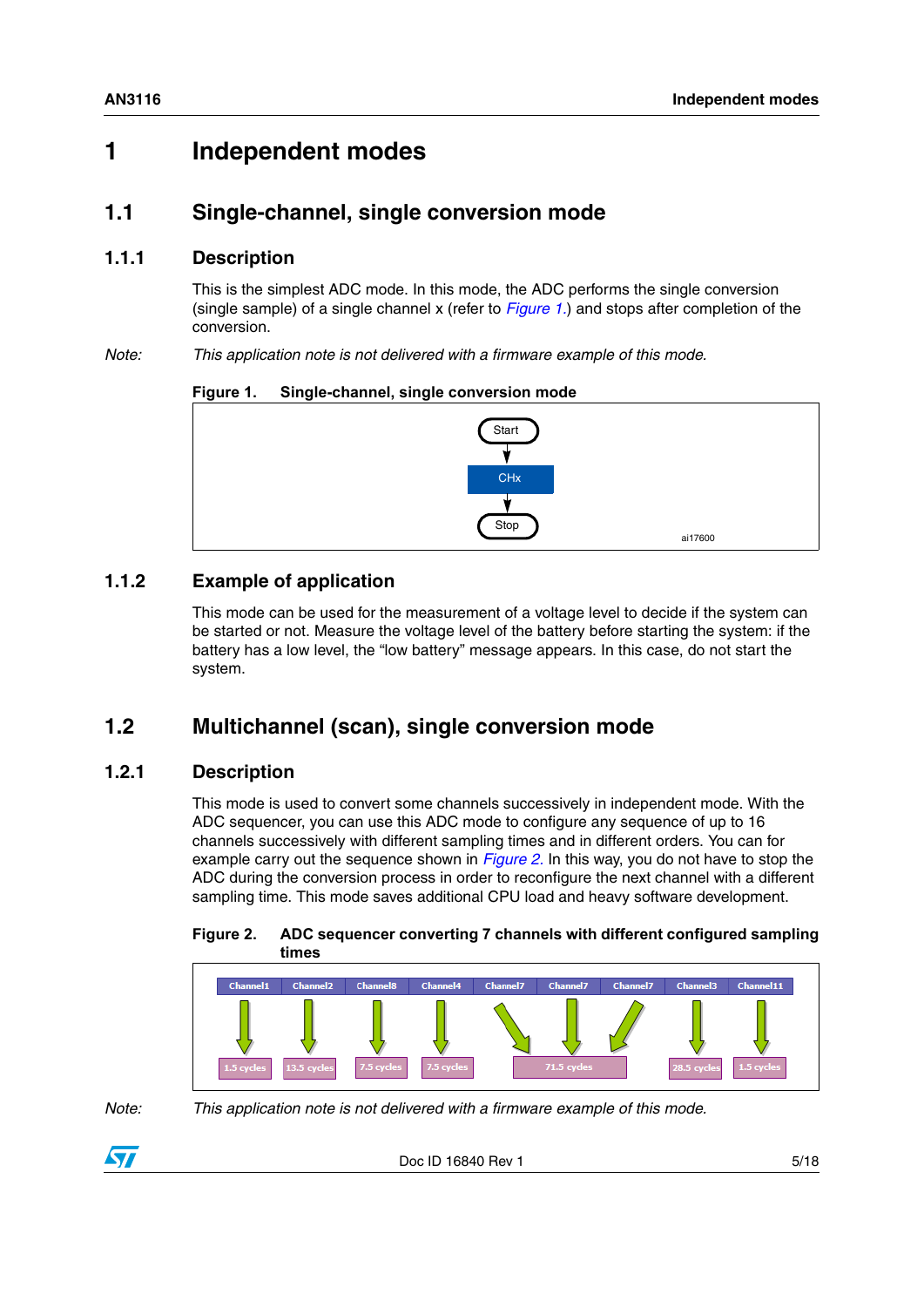

<span id="page-5-3"></span>**Figure 3. Multichannel, single conversion mode**

# <span id="page-5-0"></span>**1.2.2 Example of application**

This mode can be used when starting a system depends on some parameters like knowing the coordinates of the arm's tip in a manipulator arm system. In this case, you have to read the position of each articulation in the manipulator arm system at power-on to determine the coordinates of the arm's tip.

This mode can also be used to make single measurements of multiple signal levels (voltage, pressure, temperature, etc.) to decide if the system can be started or not in order to protect the people and equipment.

It can likewise be used to convert signals coming from strain gauges to determine the directions and values of the different strains and deformations of an object.

# <span id="page-5-1"></span>**1.3 Single-channel continuous conversion mode**

#### <span id="page-5-2"></span>**1.3.1 Description**

The single-channel continuous conversion mode converts a single channel continuously and indefinitely in regular channel conversion.

The continuous mode feature allows the ADC to work in the background. The ADC converts the channels continuously without any intervention from the CPU. Additionally, the DMA can be used in circular mode, thus reducing the CPU load.

*Note: An example of firmware is provided with this application note: SingleChannelContinuous. The example uses two methods: DMA and interrupts. To select either method, simply comment or uncomment #define USE\_DMA\_Transfer in the main.c file.*



<span id="page-5-4"></span>

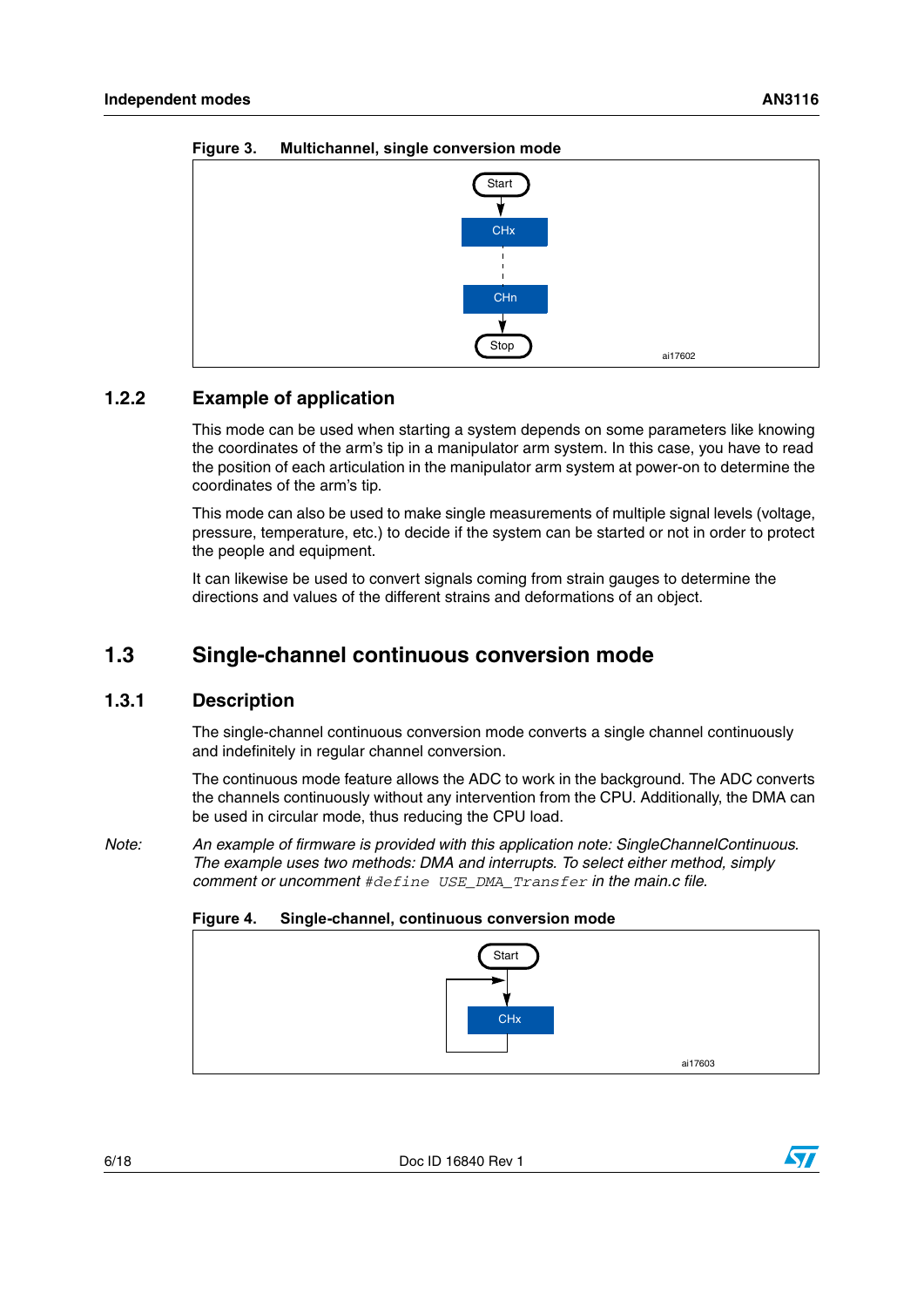# <span id="page-6-0"></span>**1.3.2 Example of applications**

This ADC mode can be implemented to monitor a battery voltage, the measurement and regulation of an oven temperature, etc.

In the case of the oven temperature regulation, the temperature is read and compared to the temperature set by the user. When the oven temperature reaches the desired temperature, the heating resistor is powered off.

# <span id="page-6-1"></span>**1.4 Multichannel (scan) continuous conversion mode**

### <span id="page-6-2"></span>**1.4.1 Description**

The multichannel, or scan, continuous mode can be used to convert some channels successively with the ADC in independent mode. With the sequencer, you can configure any sequence of up to 16 channels successively with different sampling times and different orders. This mode is similar to the multichannel single conversion mode except that it does not stop converting after the last channel of the sequence but it restarts the conversion sequence from the first channel and continues indefinitely.

<span id="page-6-6"></span>

| Figure 5. |  |  | Multichannel, continuous conversion mode |
|-----------|--|--|------------------------------------------|
|-----------|--|--|------------------------------------------|



# <span id="page-6-3"></span>**1.4.2 Example of application**

This mode can be used to monitor multiple voltages and temperatures in a multiple battery charger. The voltage and temperature of each battery are read during the charging process. When the voltage or the temperature reaches the maximum level, the corresponding battery should be disconnected from the charger.

# <span id="page-6-4"></span>**1.5 Injected conversion mode**

# <span id="page-6-5"></span>**1.5.1 Description**

This mode is intended for use when conversion is triggered by an external event or by software.

The injected group has priority over the regular channel group. It interrupts the conversion of the current channel in the regular channel group.

*Note: An example of firmware is provided with this application note: Indep\_InjectedGroup.*

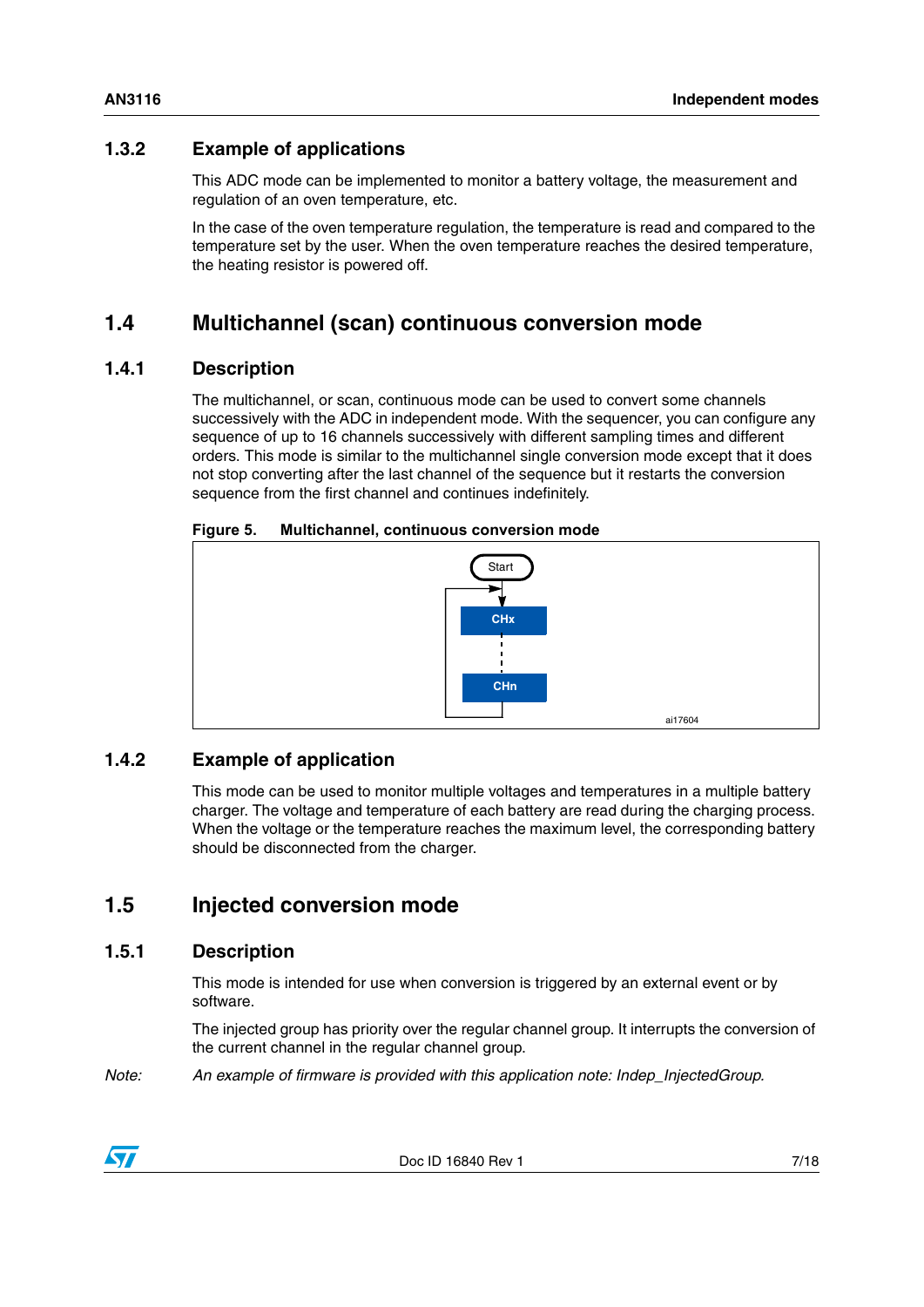

<span id="page-7-1"></span>**Figure 6. Injected conversion mode**

# <span id="page-7-0"></span>**1.5.2 Example of application**

This mode can be used to synchronize the conversion of channels to an event. It is interesting in motor control applications where transistor switching generates noise that impacts ADC measurements and results in wrong conversions. Using a timer, the injected conversion mode can thus be implemented to delay the ADC measurements to after the transistor switching.

ai17605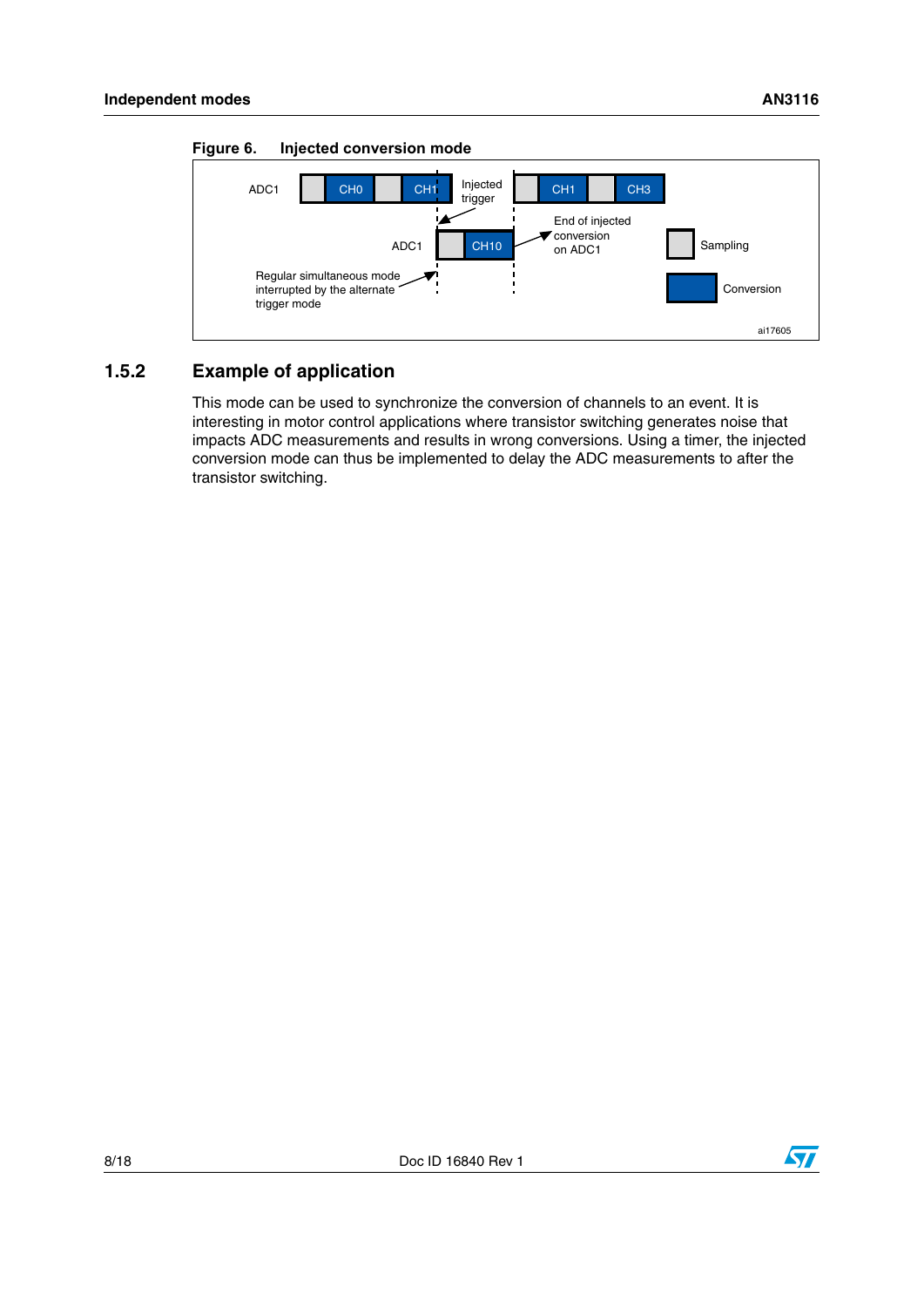# <span id="page-8-0"></span>**2 Dual modes**

Dual modes are available in STM32 microcontrollers that feature two ADCs: ADC1 master and ADC2 slave. ADC1 and ADC2 triggers are synchronized internally for regular and injected channel conversion. ADC1 and ADC2 work together.

In some devices, there are up to 3 ADCs: ADC1, ADC2 and ADC3. In this case ADC3 always works independently, and is not synchronized with the other ADCs.

*Note: Do not sample the same channel on the two ADCs at the same time, this would introduce conversion errors.*

# <span id="page-8-1"></span>**2.1 Dual regular simultaneous mode**

#### <span id="page-8-2"></span>**2.1.1 Description**

The dual regular simultaneous ADC mode is used to perform two conversions simultaneously owing to the synchronization of ADC1 and ADC2. Each ADC converts a channel sequence (with scan enabled and the sequencer of each ADC configured) or converts a single channel (scan disabled). The conversion can be started with an external trigger or by software. In this mode, the conversion results of ADC1 and ADC2 are stored in ADC1's data register (32-bit format). *[Figure 7](#page-8-4)* shows how ADC1 and ADC2 convert two sequences simultaneously. ADC1 converts a sequence of 16 channels successively: channel 15 to channel 0 and ADC2 converts a sequence of 16 channels successively: channel 0 to channel 15.

*Note: This application note does not provide a firmware example. However the STM32 firmware library provides an example of this mode at the following path: \Project\STM32F10x\_StdPeriph\_Examples\ADC\RegSimul\_DualMode.*



#### <span id="page-8-4"></span>**Figure 7. Dual regular simultaneous mode**

### <span id="page-8-3"></span>**2.1.2 Example of application**

The dual regular simultaneous mode can be used in applications where two signals should be sampled and converted at the same time. For example, to measure and plot the singlephase or three-phase instantaneous electrical power:  $p_n(t) = u_n(t) \times i_n(t)$ .

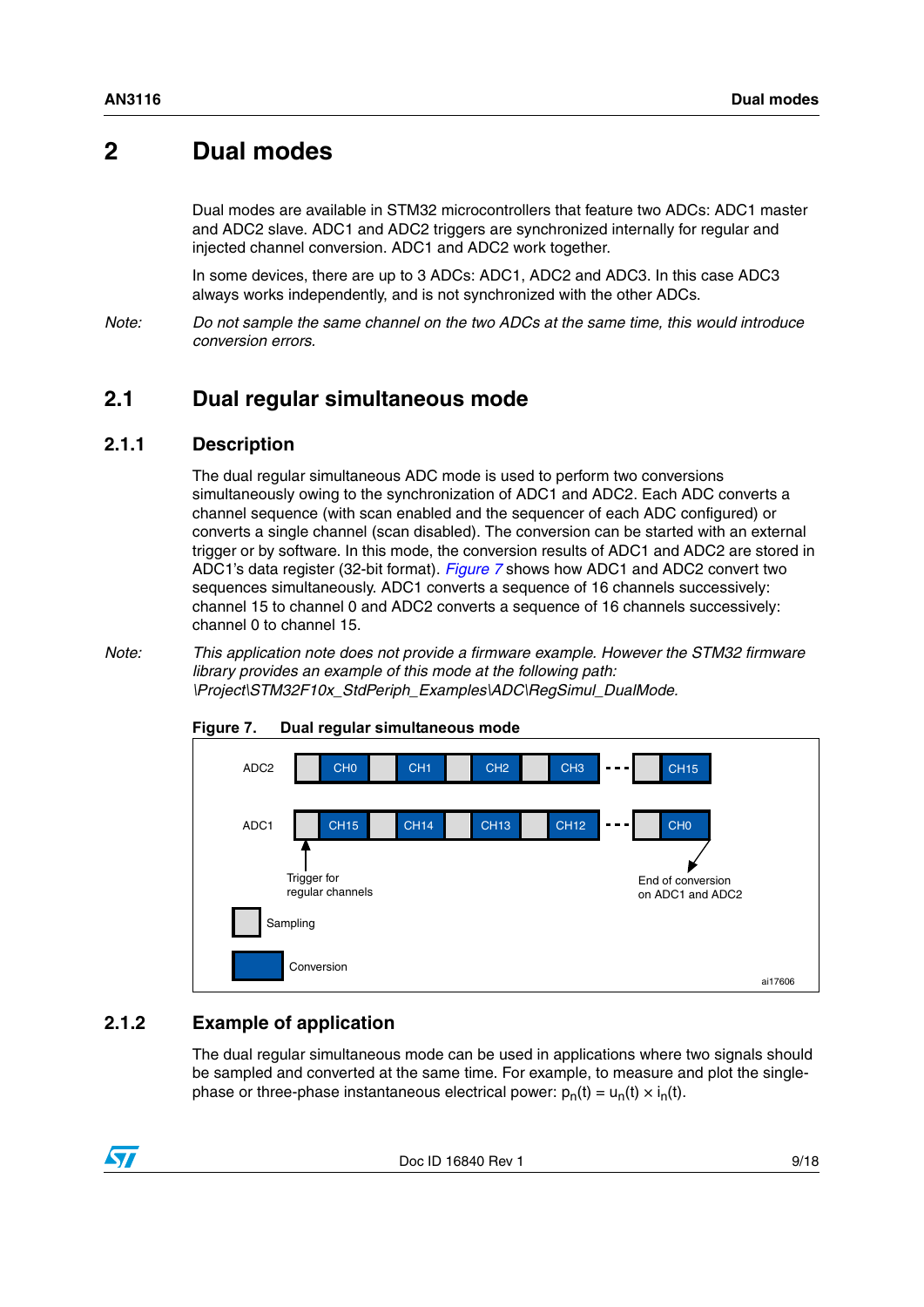In this case, the voltage and current should be measured simultaneously and then the instantaneous power, which is the product of  $u_n(t)$  and  $i_n(t)$ , should be computed.

*[Figure 8](#page-9-2)* shows how to measure a power using the two ADCs in dual regular simultaneous mode.

To measure a single-phase power, ADC1 and ADC2 are used with two channels (1 channel for the voltage and 1 channel for the current).

To measure a three-phase power, ADC1 and ADC2 are used with 6 channels (3 channels for the voltage and 3 channels for the current).

<span id="page-9-2"></span>**Figure 8. Simultaneous measurement of voltage and current**



# <span id="page-9-0"></span>**2.2 Dual fast interleaved mode**

#### <span id="page-9-1"></span>**2.2.1 Description**

The dual fast interleaved ADC mode is intended for the conversion of one channel. ADC1 and ADC2 convert the selected channel alternately with a period of 7 ADC clock cycles. This means that the channel is converted every 7 clock cycles. Each ADC converts the channel every 14 ADC clock cycles. With a 14 MHz ADC clock, it is thus possible to reach 2 Msamples per second: 14 MHz/7 = 2 MHz (sampling frequency). The conversion can be started by external trigger or by software and the conversion results of ADC1 and ADC2 are stored into ADC1 data register (32-bit format).

The maximum allowed sampling time is 7 ADC clock cycles to avoid the overlap between the ADC1 and ADC2 sampling phases in the event that they convert the same channel. This means that the only allowed sampling time is 1.5 cycles.

- *Note: 1 It is highly recommended to use DMA instead of interrupts to avoid the loss of data.*
	- *2 An example of firmware is provided with this application note: Dual\_FastInterleaved.*

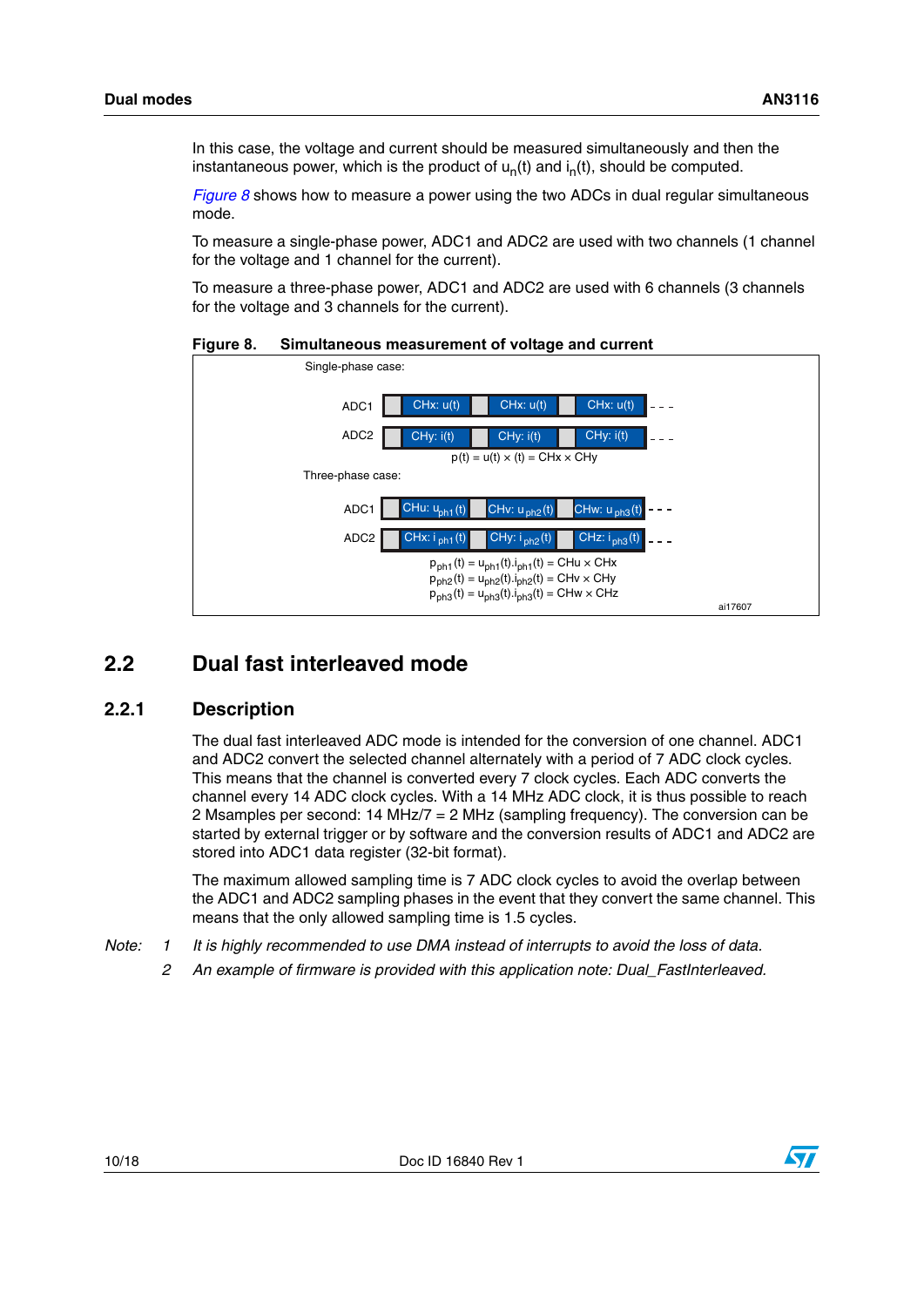

<span id="page-10-3"></span>**Figure 9. Dual fast interleaved mode**

# <span id="page-10-0"></span>**2.2.2 Example of application**

This mode is used to speed up the sampling rate of the ADC when 2 Msamples/second are needed with 1.5 cycle of sampling time. ADC1 and ADC2 convert the same channel alternately to reduce the conversion time. While ADC1 samples channel CHx, ADC2 converts the previous sample.

For example if a signal to be converted has a maximum frequency of 800 kHz, the sampling rate frequency should be higher than or equal to twice the frequency of the signal to be converted (in accordance with Shannon-Nyquist criteria). Since the maximum sampling rate is 1 Msample/second with one ADC, the criteria cannot be met. This is solved by using the dual fast interleaved ADC mode. In this way, the sampling rate frequency becomes 2 Msample/second since the two ADCs (ADC1 and ADC2) work alternately and sample the signal at equal periods (7 ADC cycles).

With the dual fast interleaved ADC mode, 2 Msamples/second can be achieved with 1.5 cycles of sampling time.

# <span id="page-10-1"></span>**2.3 Dual slow interleaved mode**

# <span id="page-10-2"></span>**2.3.1 Description**

The dual slow interleaved ADC mode is intended for the conversion of one channel. ADC1 and ADC2 convert the selected channel alternately with a period of 14 ADC clock cycles. The channel is thus converted every 14 clock cycles. Each ADC converts the channel every 28 ADC clock cycles. The conversion can be started by external trigger or by software and the conversion results of ADC1 and ADC2 are stored into ADC1's data register (32-bit format).

The maximum allowed sampling time is 14 ADC clock cycles to avoid any overlap with the next conversion. This means that the only allowed sampling times are 1.5, 7.5 and 13.5 cycles.

Continuous conversion should not be used in this mode since the ADCs would continuously convert the selected regular channel automatically (the CONT bit should not be set in this mode).

- *Note: 1 It is highly recommended to use DMA instead of interrupts to avoid the loss of data.*
	- *2 An example of firmware is provided with this application note: Dual\_SlowInterleaved.*

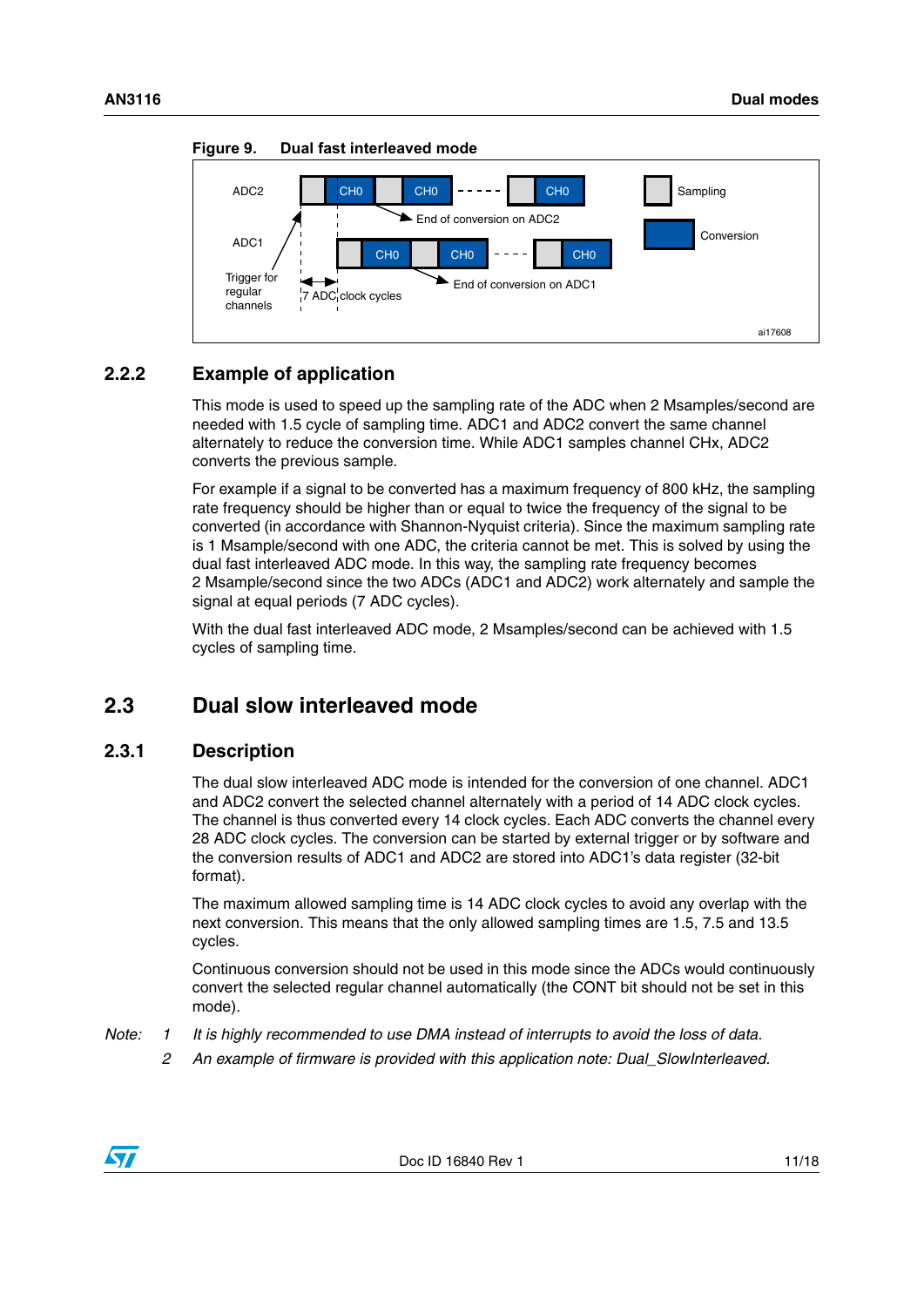

<span id="page-11-1"></span>**Figure 10. Dual slow interleaved mode**

# <span id="page-11-0"></span>**2.3.2 Example of application**

Let us assume that the signal to be converted has a maximum frequency  $(f_{in})$  of 500 kHz with an impedance  $R_{\text{AIN}} = 10 \text{ k}\Omega$ . The minimum sampling rate should be 1 Msamples/second (in accordance with Shannon-Nyquist criteria).

With one ADC, the only configuration is  $f_{ADC} = 14$  MHz and the sampling time T<sub>s</sub> = 1.5 cycles ( $T_s = t_s \times f_{ADC}$ , refer to the datasheet of the STM32 product you are using for more details on the sampling time vs. the source impedance).

In this case, the maximum allowed impedance of the source ( $R_{AlN}$ max) is 1.2 k $\Omega$ . The conversion will not be accurate since  $R_{AIN} > R_{AINmax}$ .

#### **Solution**

Use the ADC in dual slow interleaved mode. Each ADC sampling should be configured to have a minimum sampling rate of 500 ksamples/second with  $f_{ADC} = 14$  MHz.

$$
T_{\text{TotalRate}} = T_s + T_{\text{conv}} = t_{\text{TotalRate}} \times f_{\text{ADC}} = \frac{f_{\text{ADC}}}{F_{\text{state}}}, \text{ where:}
$$

- $T_{\text{TotalRate}}$  is the total conversion time in ADC clock cycles.
- $t_{\text{TotalRate}}$  is the sum of the sampling time  $t_s$  ( $t_s = T_s/f_{\text{ADC}}$ ) and the conversion time  $t_{conv}$  ( $t_{conv} = T_{conv}/f_{ADC}$ )
- $T_{\text{conv}}$  is a constant equal to 12.5 cycles

 $T_s$  is the sampling time given in ADC cycles, it is equal to:

$$
T_s = \frac{f_{ADC}}{F_{sRate}} - 12.5 = \frac{14 \times 10^6}{500 \times 10^3} - 12.5 = 15.5
$$
 cycles, where  $F_{sRate}$  is the sampling rate frequency.

Since  $T_s$  = 15.5 cycles is not available for the configuration (for more details about the different available  $T_s$  values, refer to the "12-bit ADC characteristics" section in the datasheet of the STM32 product you are using). The nearest available value is  $T_s = 13.5$ . To know whether this value meets Shannon-Nyquist criteria, we need to calculate the sampling rate with  $T_s = 13.5$  and  $f_{ADC} = 14$  MHz:

 $T_{\text{TotalRate}} = 13.5 + 12.5 = 26 \text{ cycles}$  $F_{sRate} = f_{ADC}/T_{TotalRate} = 14.10^6 / 26 = 538$  kHz per ADC

Since the conversion is made with two ADCs (ADC1 + ADC2) working alternately, the sampling rate frequency is:  $F_{\text{sRate}} = 538 \times 2 = 1076 \text{ kHz} > 2 \times f_{\text{in}}$ , and so the Shannon-Nyquist criteria is respected.

12/18 Doc ID 16840 Rev 1

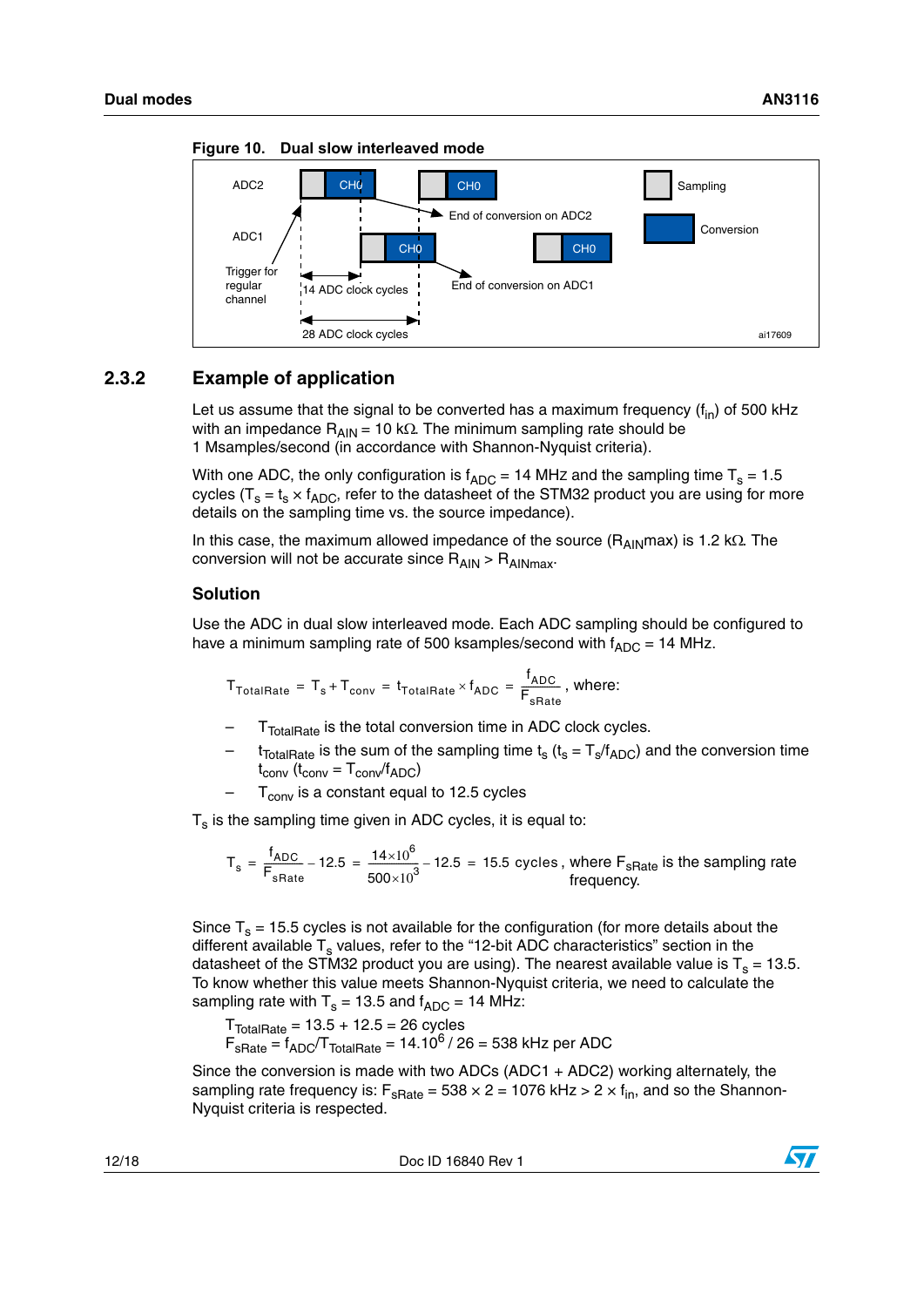With T<sub>s</sub> = 13.5 cycles, the maximum allowed impedance of the source (R<sub>AIN</sub>) is 19 k $\Omega$ . Since the source has an impedance  $R_{AIN} = 10 k\Omega < 19 k\Omega$  the impedance condition is respected. With a single ADC and with  $T_s = 1.5$  (corresponding to 1.2 k $\Omega$ ), the impedance condition is not satisfied. By using two ADCs, we have thus extended the impedance margin from 1.2 k $\Omega$  to 19 k $\Omega$ .

With the dual slow interleaved ADC mode, the 1 Msamples/second sampling rate is achieved with higher input impedances.

# <span id="page-12-0"></span>**2.4 Dual alternate trigger mode**

#### <span id="page-12-1"></span>**2.4.1 Description**

The dual alternate trigger ADC mode can be used only on an injected channel group. In this mode, ADC1 and ADC2 alternately convert the injected channels on the same external trigger. When the first trigger occurs, all injected group channels in ADC1 are converted. When the second trigger happens, all injected group channels in ADC2 are converted and so on. The maximum number of injected channels in the group is 4 for each ADC.

*Note: An example of firmware is provided with this application note: Dual\_AlternateTrigger.*



#### <span id="page-12-3"></span>**Figure 11. Dual alternate trigger mode**

# <span id="page-12-2"></span>**2.4.2 Example of application**

The dual alternate trigger mode makes it possible to have sampling points as close as possible to each other (down to 1.5 ADC cycles). This is interesting for instance in motor control applications, where a single-shunt sensor is used for three-phase current reading. In some cases, the PWM duty cycle of the power stage has to be limited to maintain a minimum time slot for two consecutive conversions. If the sampling points are as close as possible, the PWM duty cycle is maximized, which increases the voltage applied to the motor.

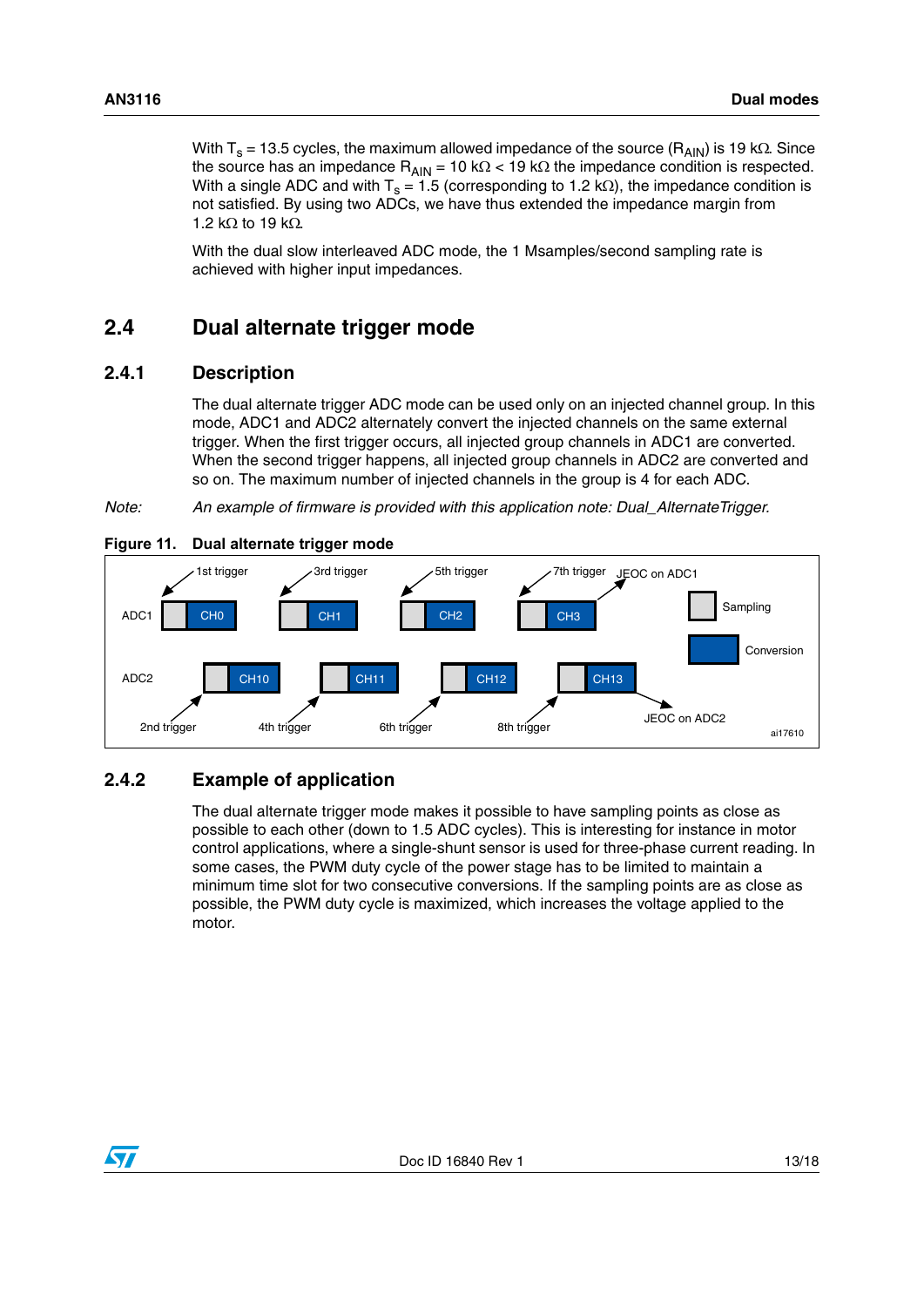# <span id="page-13-0"></span>**2.5 Dual combined regular/injected simultaneous mode**

# <span id="page-13-1"></span>**2.5.1 Description**

The dual combined regular/injected simultaneous ADC mode is a regular simultaneous mode that allows injection. The injected channels are also converted simultaneously.

In this mode, you should convert sequences with the same length or ensure that the interval between triggers is longer than the longest of the 2 sequences. Otherwise, the ADC with the shortest sequence may restart while the ADC with the longest sequence is completing the previous conversions.

*Note: An example of firmware is provided with this application note: Dual\_Combined\_Reg\_Inj\_Sumultaneous. The example uses two methods: DMA and interrupts. To select either method, simply comment or uncomment #define USE\_DMA\_Transfer in the main.c file.*



#### <span id="page-13-5"></span>**Figure 12. Dual combined regular/injected simultaneous mode**

# <span id="page-13-2"></span>**2.5.2 Example of application**

The dual combined (regular/injected) simultaneous mode can be used to read 3-phase currents at definite times. This mode is interesting when you read the currents of two of the phases and you determine the current of the third phase by extrapolation since there is a relationship between the currents of the 3 phases.

# <span id="page-13-3"></span>**2.6 Dual combined: injected simultaneous + interleaved mode**

# <span id="page-13-4"></span>**2.6.1 Description**

This mode is the combination of the dual interleaved mode (fast or slow) and the dual injected simultaneous mode. When the regular channel is triggered, the dual interleaved conversion starts: ADC2 makes the first conversion, then ADC1 converts the channel and so on. When the injected channel is triggered, it interrupts the interleaved channel conversion and the two ADCs (ADC1 and ADC2) start converting the group of injected channels. When the two ADCs finish the injected conversion, they resume the conversion of the channel configured in interleaved mode.

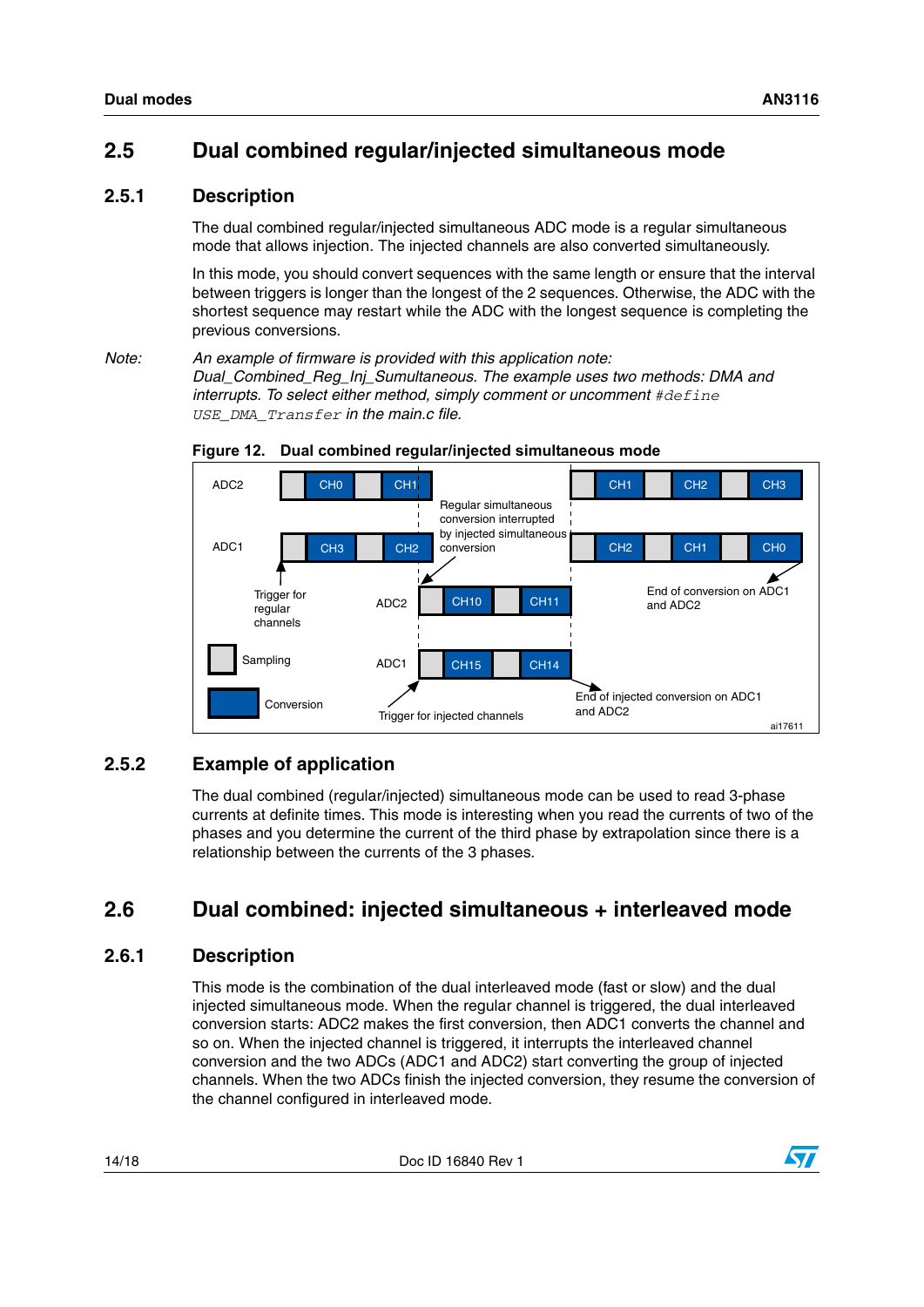*Note: This application note is not delivered with a firmware example of this mode.*



#### <span id="page-14-1"></span>**Figure 13. Dual combined: injected simultaneous + interleaved mode**

### <span id="page-14-0"></span>**2.6.2 Example of application**

You can use this dual combined mode in a UPS system (uninterruptible power supply). The battery voltage is monitored with the ADC watchdog converted in dual interleaved mode. The ADC also monitors the power consumed by the load by measuring the voltage and the current in dual injected simultaneous mode.

<span id="page-14-2"></span>



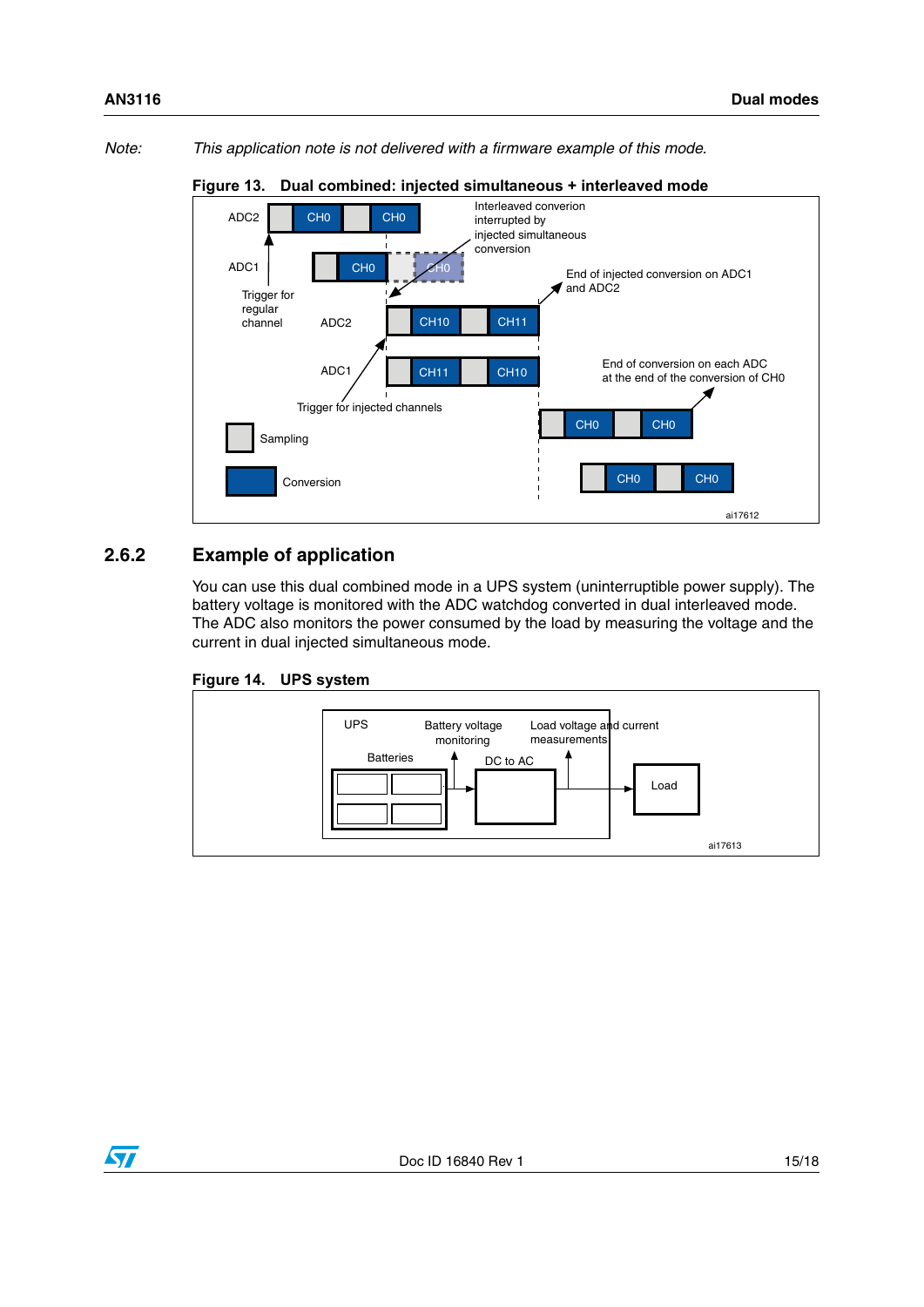# <span id="page-15-0"></span>**3 Conclusion**

This application note explains some ADC modes, and provides examples of applications to make it easier to understand the presented modes. Most examples come with firmware to simplify the ADC configuration and speed up development. With the provided firmware examples, you can modify the code a little to switch from one mode to another.

The STM32's ADC has several modes intended for advanced conversion processes so as to attain efficient conversion results in applications such as motor control.

DMA is a major feature and its use is recommended when possible to avoid the loss of samples and release the CPU load.

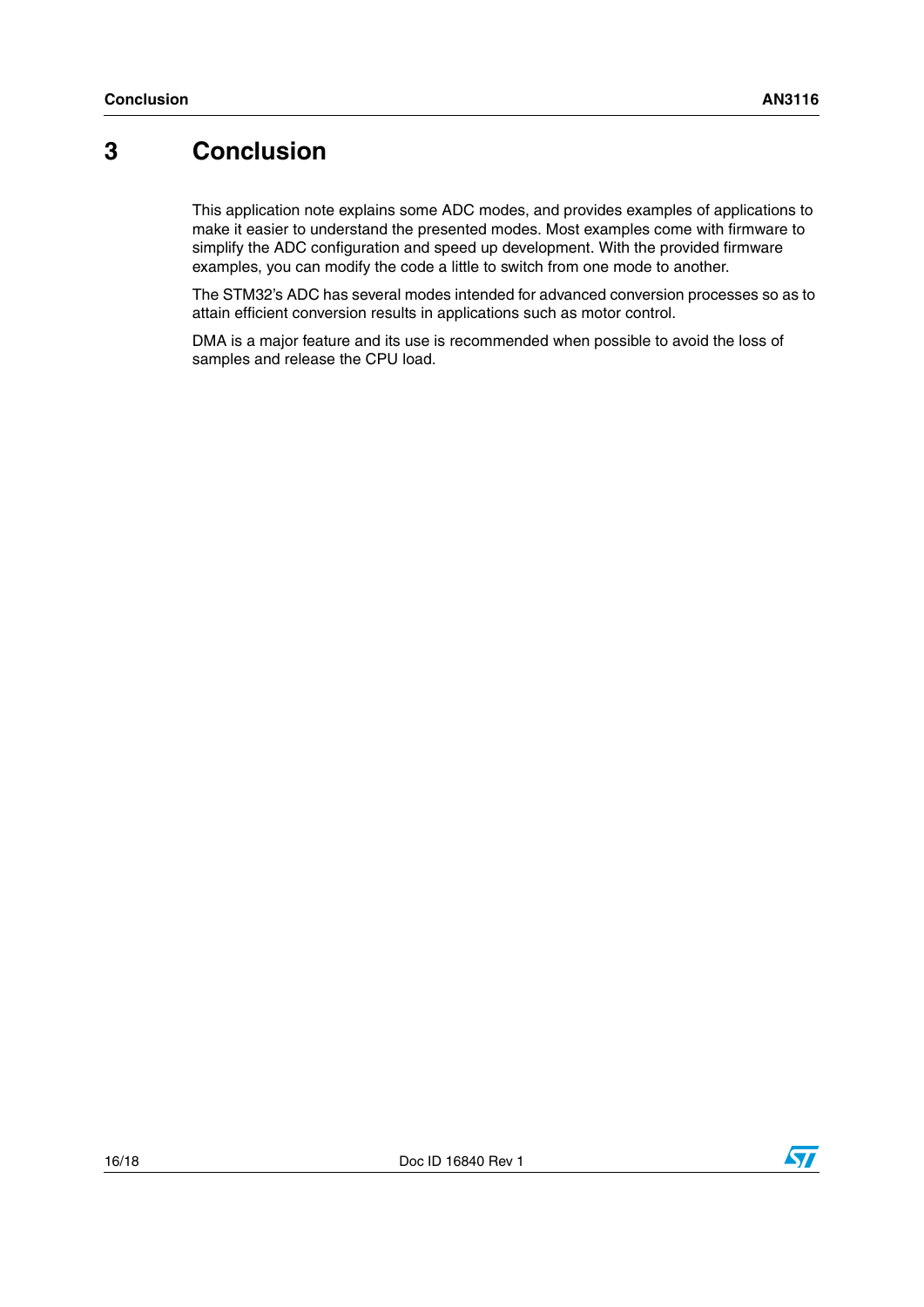# <span id="page-16-0"></span>**4 Revision history**

#### Table 1. **Document revision history**

| <b>Date</b> | <b>Revision</b> | <b>Changes</b>   |  |
|-------------|-----------------|------------------|--|
| 02-Mar-2010 |                 | Initial release. |  |